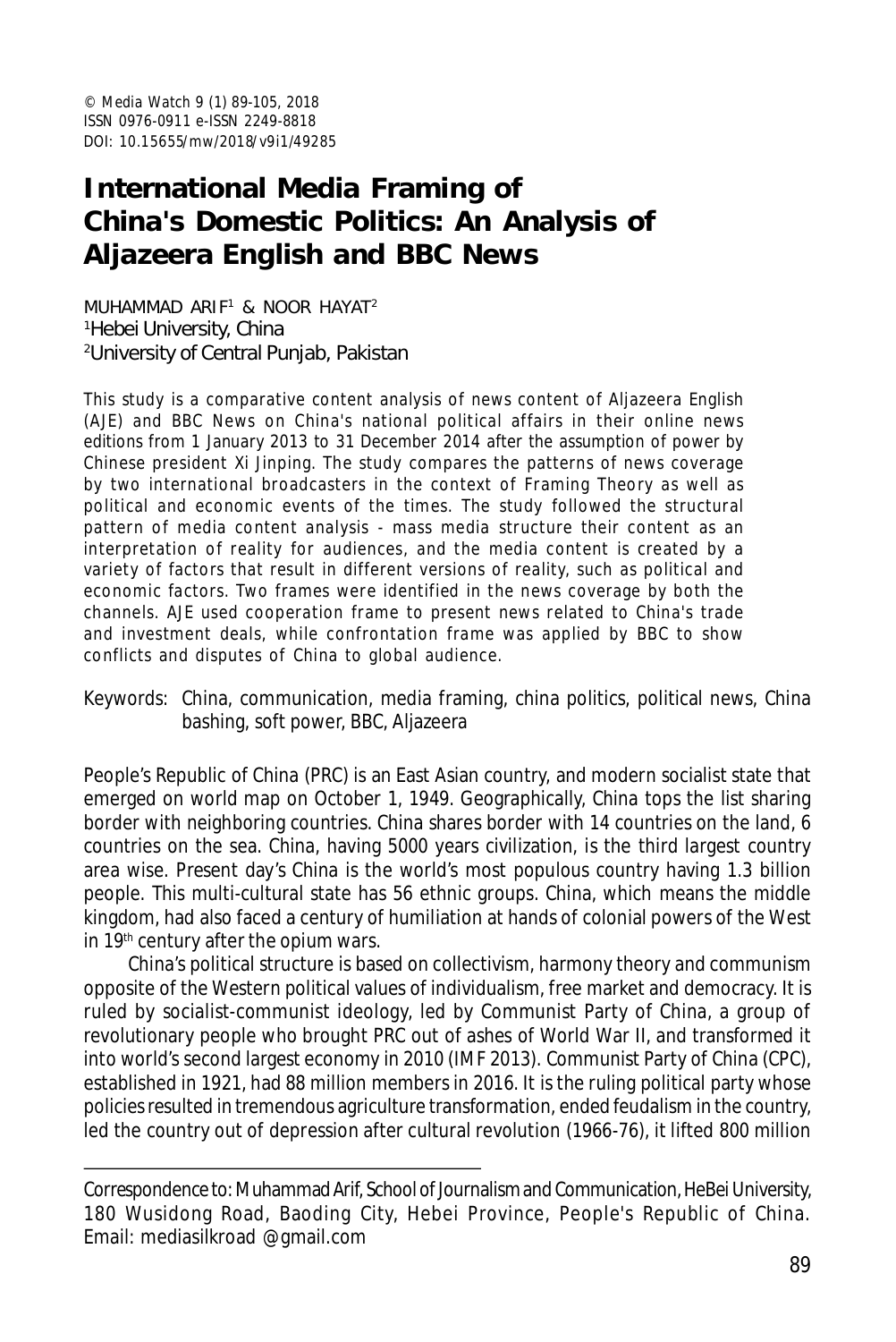people out of poverty during the last four decades, and has transformed China into a prosperous society and an emerging superpower of the world.

Today's China is a country with a rich cultural heritage and an internationally competitive economy. It has influenced the world with its outstanding economic progress that resulted due to the opening and reforms policy of late leader Deng Xiaoping in 1979. China's enormous economic potential and trade opportunities are allowing it to start developing free trade internationally (Demurger, 2001). China's double-digit economic growth of 9.4 per cent of annual Gross Domestic Product (GDP) remained one of the highest growth rates in the world for a decade (Zheng, 2005, p.18). China has a huge market driven by its potential workforce, power of consumption and economic advantages which bring a great contribution and impact to the world's economic development (Barboza, 2010).

In today's globalized world, China has become a more important news story and it has become harder for local and foreign correspondents to ignore Beijing in the contemporary political, economic and cultural scenario (Schlesinger, 2012). The influence of China in the world politics, economics and other issues has been observed increasing many-fold in the recent years.

The advent of China on the global stage is believed to be full of opportunities in terms of economic cooperation, political influence and challenging too, especially for the existing world order dominated by the Western countries. Put it in another words, the hegemonic unipolar world order seems to be replaced with more multi-dimensional, where power is shared among many nations. Presentation of China's economic rise has created contradictory perceptions in the minds of public in the West and developing countries of Asia, Africa and America too. The more China's hard power and economy is increasing, the more other nations are becoming suspicious of her intentions and role in the world politics.

China has become a major political power in global affairs since the fall of the Soviet Union in 1992, but there is a very limited research on how this socialist state is presented in the international media. This is an important area to explore because in the contemporary age, media is our ears and eyes which influence the perceptions of other countries. News coverage of development issues like trade and economy create opportunities for cooperation while conflicts or catastrophic issues pave way for confrontations between countries. In order to better understand China's domestic political events through media coverage, it is critical to analyze the methods that the international media use in their news coverage to portray foreign countries like China with different political and economic system. One such approach is to study how mass media frame the news coverage of issues in the developing countries like China.

News websites, especially those related to satellite television networks with global coverage, are playing an increasingly important role in today's internet age. In the last few years, news site of the Qatar-based news network Al-Jazeera English and BBC news have emerged as a main source of news and information on China related events.

The aim of the current investigation is to find the news coverage of two networks regarding China's domestic politics and related issues. As both news channels are editorially distinct, and target the news reports on China from different perspective for the global audience.

90 Most of the previous researches on news coverage of China in international media are focused on "traditional" media such as television and print. For example, Willnat and Luo (2011) examined the global television news stories about China while Liss (2003) worked on representations of China in the print media. Some researchers have examined how China is portrayed in the media of one particular country. For example, Peng (2004) investigated the news coverage of China in the US media, specifically the *New York Times*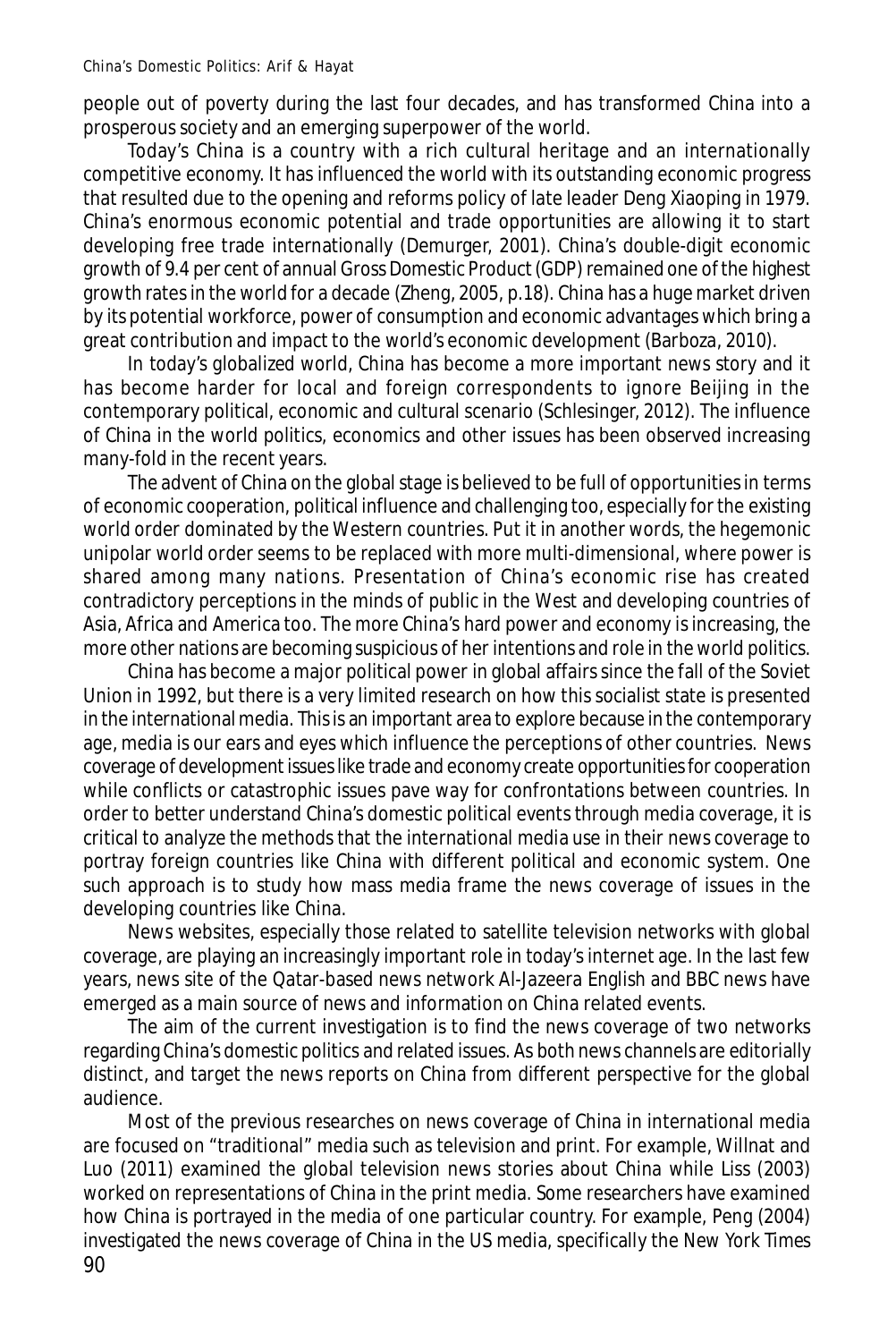and *Los Angeles Times*. Other scholars have explored how the media covers a specific incident or issue involving China. For example, Huang (2005) examined international media coverage of China during the SARS crisis in 2003 while Yang (2003) analyzed how the American media has projected China as threat or partner.

In this study, framing analysis has been used to examinethe news coverage of China's domestic political affairs in the online news editions of AJE and BBC.

## **Problem Statement**

China's emergence on the global stage as the world's second-largest economy has grabbed the attention of media worldwide. Since the country has become important player in global affairs, its economic and technological achievements have opened discussions attracting significant attention of news outlets particularly from the international media outlets (Willnat & Metzgar, 2012; Hernandez, 2012: X). Therefore, the news stories emanating from China have an unprecedented spot on the media agenda. The confluence of China's size, its economic might, the world's fear of rising dragon and fascination about China besides a seemingly never-ending stream of economic, political, social and diplomatic events in Chinese cities has made the editors and readers screening for more and more information about China (David, 2012).

The news media not only inform us about the world at large, giving the major elements for our pictures of the world, they also influence the prominence of those elements in these pictures. Journalists do strive to report news objectively, but in an effort to quickly comprehend and organise news material in a systematic and efficient manner, they tend to engage in a process of framing. In the process of constructing frames, journalists simplify, highlight and make more salient certain aspects of reality, while obscuring others (Luther & Miller, 2005: 78-9).

To explore broader understanding how China is presented by international media in terms of its domestic political affairs, this research work would offer a fresh perspective. The Framing Theory is used to understand the frames being used by these news outlets while reporting on China's domestic politics.

## Research Objectives

This research study is theoretically linked to Framing Theory and study has been designed to achieve the following goals:

- (i) To investigate different frames employed by AJE and BBC to portray China's political affairs in their online news editions.
- (ii) To find out news framing patterns of AJE and BBC.
- (iii) To analyze the nature and extent of China-related news coverage in the news websites of AJE and BBC.

## Research Questions

- RQ1: How Aljazeera English and BBC cover China's domestic political affairsin online news editions?
- RQ2: What is the slant in news of both channels for China?
- RQ3: Which frames are more prominent in the coverage of China?
- RQ4: What are the differences and similarities in framing China in political news?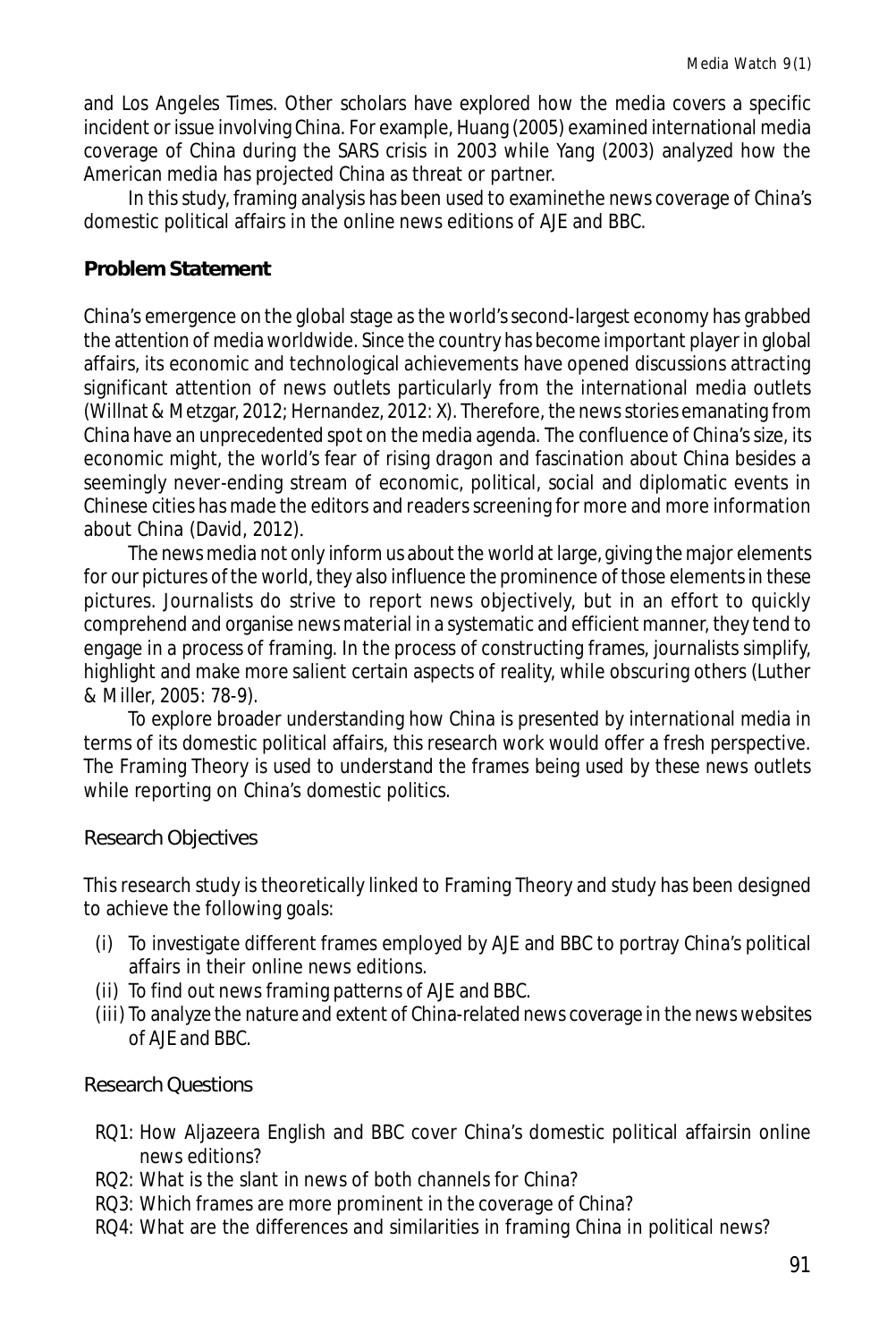As a fast growing economy of the world, China is boosting its relationship with the developed and developing countries through cultural exchanges and economic cooperation. This has been proved by the fact that China has become the top most trading partner for the majority of African economies and several countries of Asia, Africa, Europe and South America, which shows China's expanding horizon of national policy for engagement and partnership with the world.

This research into news coverage of China's domestic politics by AJE and BBC will be helpful to promote understanding about China's political scenario at home, and will be catalyst in enhancing its multi-lateral relations with the world in the 21st century because it's an acclaimed fact that the mass media can promote understanding between nations through exchange of information and ideas. This research would also offer greater insights for media academics regarding the subject related to representation of China's political matters in the Eastern media outlets; AJE, and the Western media outlet BBC. This study will also be useful in understanding China from the political perspective through the eyes of global media.

## **Rational for AJE and BBC**

Aljazeera English and BBC News in terms of reach, operations and mandate, fall within the purview of the global media. The main reason why these specific news outlets are selected is that both are representative of an influential and leading news sources in the global mediascape. The main news pages of each of the network show China pages where content related to China's politics is displayed. AJE's website has a dedicated section for China related news stories, features and opinions. BBC News has also similar content section dedicated for China.

Both news channels have a strong professional reputation covering almost all of the important issues of the world. They have engaged a sufficient number of highly qualified senior and professional journalists in their organizational structures. Additionally, both utilize numerous bureaus and correspondents across the globe for the specific purpose of providing international news coverage.

Aljazeera and the BBC both originate in regions that are very different in terms of their political, social and economic models, which could potentially result in interesting findings regarding the comparative analysis aspect of this study. Both AJE and BBC are chosen because the news networks represent the Eastern perspective and the Western perspective regarding international news events and issues. Both networks publish news and information on their websites in English language for the global audience, policymakers, political leaders and business community. Finally, AJE and BBC News might rely on same sources of information while reporting on China but have different political ideology and model of journalism that could impact the news coverage and patterns of framing.

# Aljazeera English

Aljazeera English (AE) is owned and operated by Qatar's royal family in the Middle East. AJE is an international news channel, headquartered in Doha, Qatar which was established in 2006. Since then it has rapidly grown in popularity and become particularly well known for its coverage from underreported regions. It is available through satellite, cable and online in more than 250 million homes in 130 different countries and territories (Wikipedia, 2008). The mission of Al Jazeera English is "to provide accurate and impartial news with a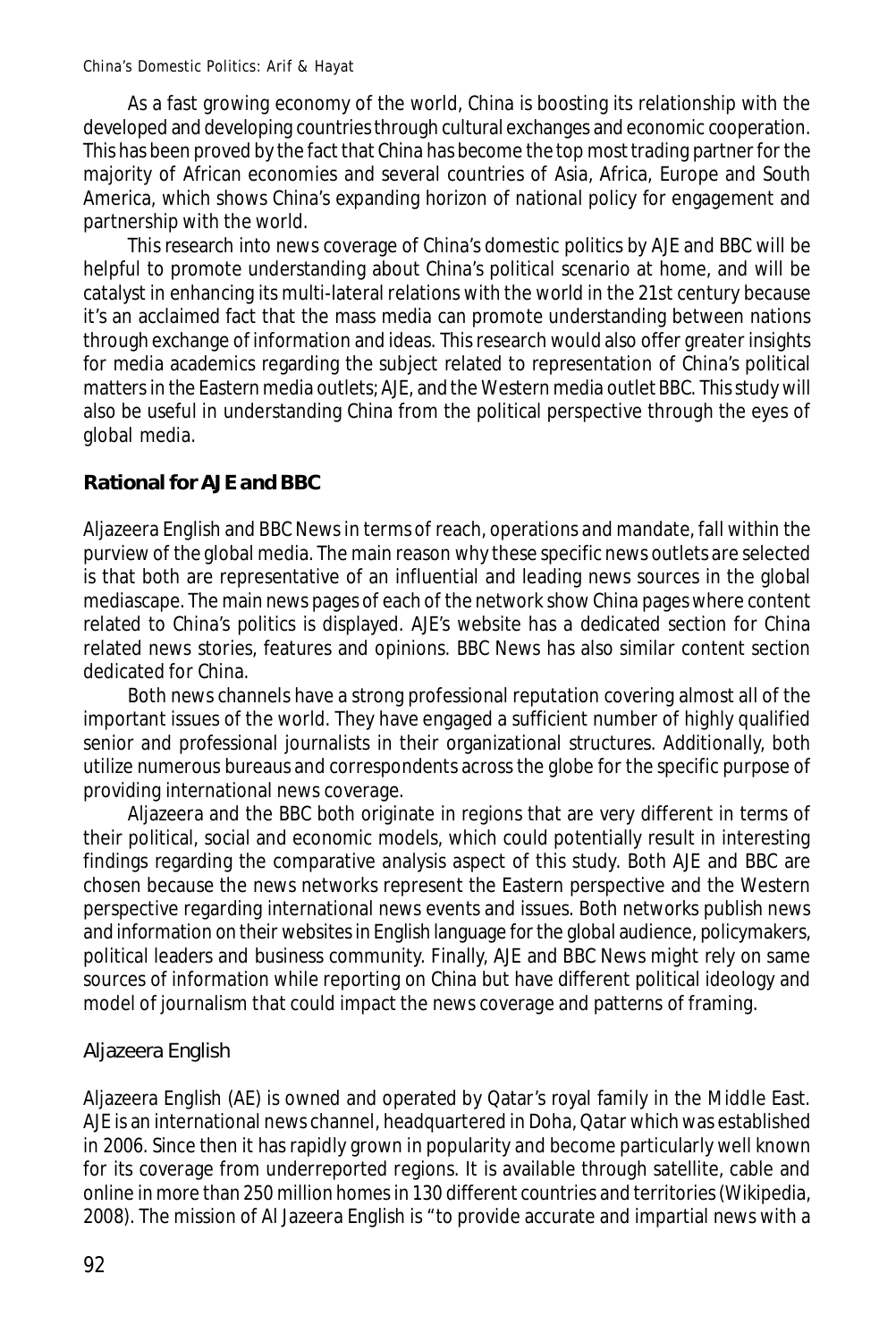global, international perspective" (Al-Jazeera). Al-Jazeera consists of more than twenty channels, for instance Al-Jazeera Sport, Al-Jazeera Documentary and the Arabic version of Al-Jazeera which broadcasts all news reports in Arabic. (www.aljazeera.com)

British Broadcasting Corporation

British Broadcasting Corporation (BBC), funded by the British government, is a global media network which enjoyed a weekly global audience of some 166 million in 2010/2011. The BBC is a Britain's leading broadcast service that broadcasts via radio, television and the Internet in more than 200 countries. It was founded in 1922, and the international news channel, that is the BBC World News, was introduced in 1991. Their mission is to "enrich people's lives with programmes and services that inform, educate and entertain" (Wikipedia, 2008). They also strive towards being the most innovative and creative news Service Company in the world. According to their values, trust is the foundation of the organization. The company is promoted as independent, impartial and honest". The BBC is available in approximately 300 million homes across the globe. (www.bbc.co.uk)

## **Literature Review**

#### Framing

As this study's focus is on the presentation of the China's domestic political matters in the international media, it draws its conceptual framework from the Framing Theory. The major premise of the Framing Theory is that an issue can be viewed from a variety of perspectives and be construed as having implications for multiple values or judgments. Through the framing process and influenced by the "framing effect," people develop a particular perception of an issue or reorient their thinking about an issue (Chong & Druckman, 2007).

The theory consists of two methods. The first is the formation and dissemination of frames through various communication channels, particularly through the ubiquitous mass media. The second is the process through which the targeted audience's evaluative orientation is influenced. Pertinent to this study is the first process. The mass media frame various issues by emphasizing some aspects and presenting them through an evaluative perspective. Entman (1993) defined this process as follows:

To frame is to select some aspects of a perceived reality and make them more salient in a communicating text, in such a way as to promote a particular problem definition, causal interpretation, moral evaluation, and/or treatment recommendation. (p. 52)

A large amount of research works on the formation of "media frames" has been conducted by the use of analysis of content selectively presented by the media. Examples include such studies as those of the frame of the affirmative action (e.g., Gamson & Modigliani, 1987), support for war (Dimitrova, Kaid, Williams, & Trammell, 2005), and cynicism toward government (Brewer & Sigelman, 2002). Those research works also show that framing is best conceptualized as a process that evolves over time. But Reese (2007), challenged Entman's definition of framing for not being capable of explicating how the frames are organized "in such a way as to promote" their effects. Reese (2007) proposed to examine frames beyond the manifest stories in the media and investigate in an interpretative way that "captures a more dynamic process of negotiating meaning, and highlights the relationship within discourse" (Reese, 2007, p. 152). He proposed a much broader definition of frames: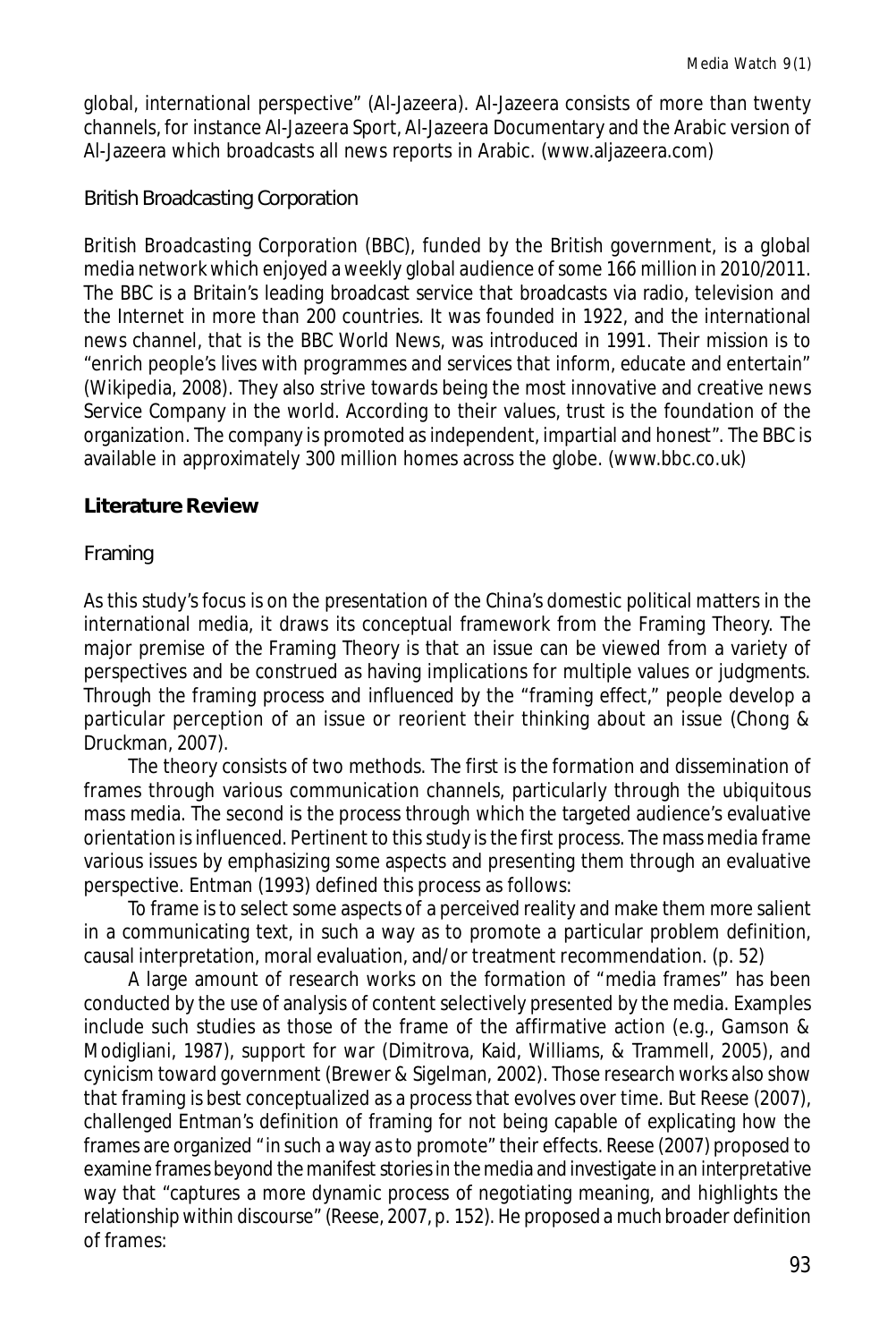Frames are organizing principles that are socially shared and persistent overtime, that work symbolically to meaningfully structure the social world (Reese et al., 2001, p. 11).

As the current study attempted to examine the framing of China's domestic politics, which is manifested in specific stories but surpasses the scope of particular issues and actors, it posited that the framing of the overall portray of a country in the media is constructed not only in the coverage of selective aspects of specific issues/actors but also in the aggregated presentation of the selected problem definition, causal interpretation, moral evaluation, and/or treatment recommendation. Therefore, it adopted a conceptual framework that incorporated the "micro-level" attention to the evaluative undertones manifested in specific news stories about various issues and the "macro-level" interpretation of the "larger meaning" reflected in the sum of the specific undertones regarding the aggregated presentation of the China's domestic politics.

The first stage of the study would be the quantitative analysis in which a content analysis would be conducted for all the articles selected. Content analysis involves systematic reading of a body of texts, images and symbolic matter where one makes valid inferences from the given texts (Krippendorf, 2013, p. 10; Weber, 1990, p. 10). According to While & Berelson (1952), content analysis is a "research technique for the objective, systematic and quantitative description of the manifest content of communication' (MacNamara, 2005). The distinction between manifest and latent content would also be important to be highlighted as it shows what one set out to measure. Manifest content refer to the physical contents in which one can point out in the text of the story while latent content doesn't have the same concrete cues and therefore requires interpretative reading to the physical data present (Lynch & Peer, 2002).

The research work on framing highlights key features of media frames. First, media frames can play a vital role in stimulating opposition to or support for an event or issue. Secondly, media frames provide moral judgment, causal interpretation and remedy/solution for media-focused problems. Thirdly, media frames generally represent specific ideology. Fourthly, media frames including attractive words, metaphors, phrases etc. also help to determine the "tone" of media coverage of an event or issue. Therefore, quantitative and quality analysis will be important to find out the framing patters applied by AJE, BBC on China's domestic politics during the study period.

## News Coverage Patterns of China in the Western Media

The previous academic research shows that international news coverage in the media seldom promoted a favorable image of China. The current common arguments on China's representation in media by scholars Cheng (2011), Mattimore (2010) and Mawdsley (2008) suggest that the Western press has portrayed China in a negative way by associating it with typical stereotypes thus creating an unfavorable opinion among the audiences towards the country. Some previous research studies have also found that China is distortedly represented by the western media (Zhang 2007; Li & Liu 1999; Xia, 2004).

Media researchers like (Lee & Yang, 1996; Wang, 1991; Akhavan-Majid & Ramaprasad, 2000; Perlmutter, 2007) have identified the Cold War frame used in China related news coverage. Lee and Yang (1996) found that news coverage of the Tiananmen Square demonstrations through the Cold War frame, a struggle for human rights against a repressive Communist regime (p. 14). According to Akhavan-Majid and Ramaprasad (2000), an underlying emphasis on the theme of oppression has long been part of news coverage of China as a Communist state (p. 53).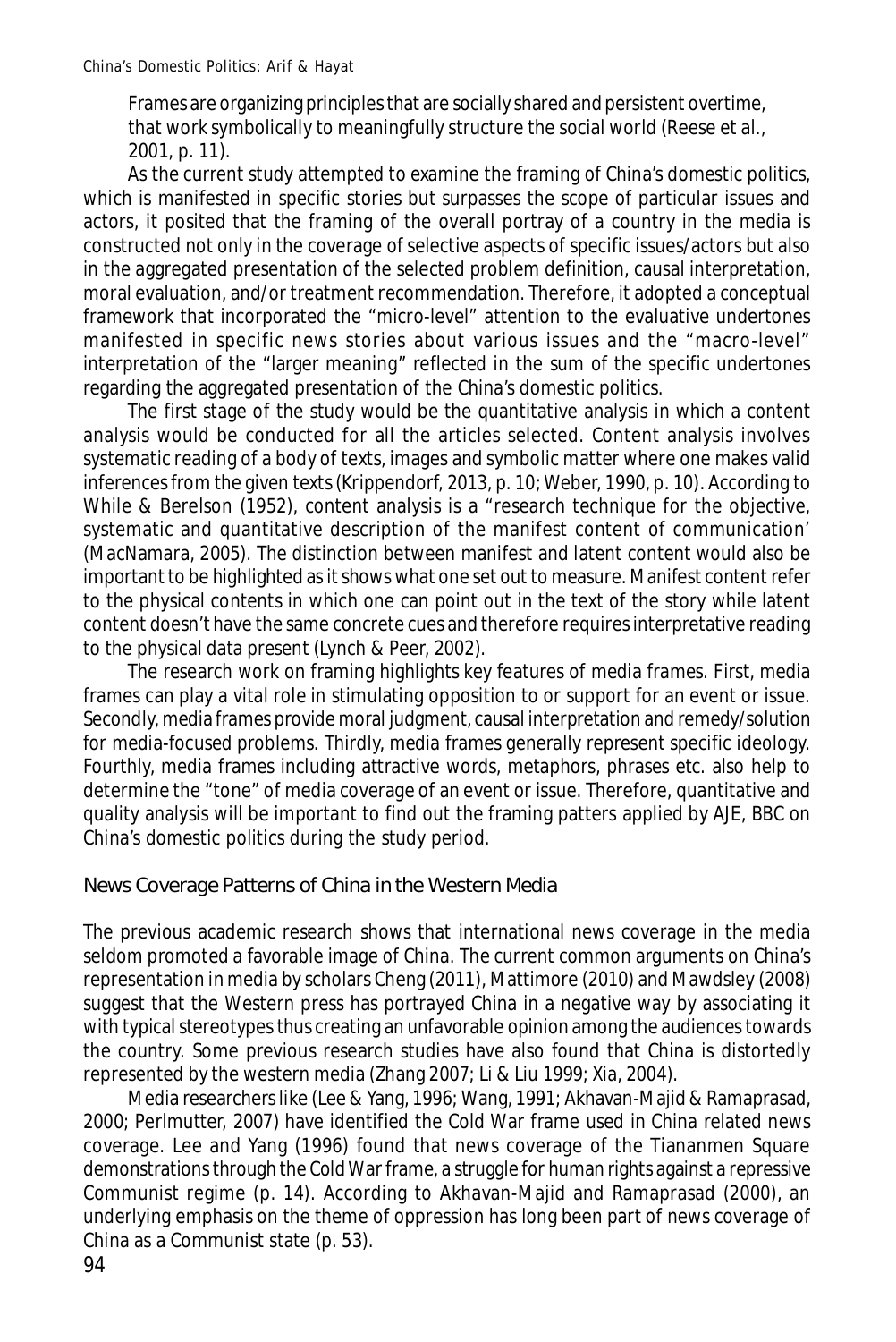By the turn of the new century, Lee found in his research work that in *The New York Times*' coverage of China that the emphasis was on globalization as a tool to promote democracy (p. 352). At a time when China's entrance into the WTO was being debated, the WTO was <sup>-</sup>idealized as a key to triggering political democracy (p. 352), and <sup>-</sup>global capitalism instead of trade sanctions [was seen] as the best instrument of promoting human rights in China (p. 353).

Numerous other research studies support the idea that U.S. media coverage views China as "the other", an incomprehensible, threatening entity that would benefit from conforming to American values. This Orientalism frame can be observed at work in studies of Liss (2003), Wang (1998), and Yin (2007). The human rights frame has been applied by the U.S media to discuss China's affairs, according to Yin (2007).

Coverage of Chinese Government in Media

Yang (2012) conducted comparative analysis of *The New York Times* and *China Daily'*s 2011 news coverage regarding the portrayal of the Chinese government. The researcher employed a combination of quantitative and qualitative methods: content analysis and discourse analysis. Some 252 news articles from the *China Daily* and 324 from *The New York Times* during  $1<sup>st</sup>$  January to  $31<sup>st</sup>$  January 2011 were selected for the content analysis. The findings revealed that although the two newspapers share some similarities regarding the portrayal of the Chinese government, differences can obviously be observed. He noted that *The New York Times* tended to apply an anti-Chinese government frame while a pro-government frame was common in the *China Daily*. He concluded that the Chinese government was represented as "other" by *The New York Times* and as "us" by the *China Daily*.

Coverage of China's Political Issues in Media

Negative news coverage on China in the Western media is common. Seib and Powers (2010) conducted a comparative analysis of the China coverage in three international broadcasters: BBC World Service, CNN International and Deutsche Welle (DW). Following a quantitative and qualitative content and framing analysis, they identified three different approaches to covering China-related news. The scholars stated that although all three broadcasts produced a similar number of China stories in terms of a percentage of its overall news agenda, each focused on different types of stories and utilized different frames in reporting China news. CNN International's coverage on issues seemingly important to CNN International's agenda and audience -US- Sino conflict over Taiwan, trade, and Tibet—the network failed to provide balanced or thorough coverage of current events, the research report stated.

At the same time, on the issues of Tibet, political rights in China, and China's role in international politics, BBC's coverage was rather one-sided, highly critical of China and promoting the Western frame that underscored the importance of human and political rights and democracy in domestic and foreign affairs. Moreover, BBC paid rather scant attention to China's role in international politics—dedicating as much time to the state of political rights.

The available literature states that, media plays an important role "on the production and reproduction of stereotypes, prejudices, opinions, beliefs and ideologies" (Wodak & Busch, 2004). They explained, it was found that misunderstandings and mistrust between China and the West have historical roots. However, Western mass media played a significant role in this trust deficit due to China being a communist state. Previous studies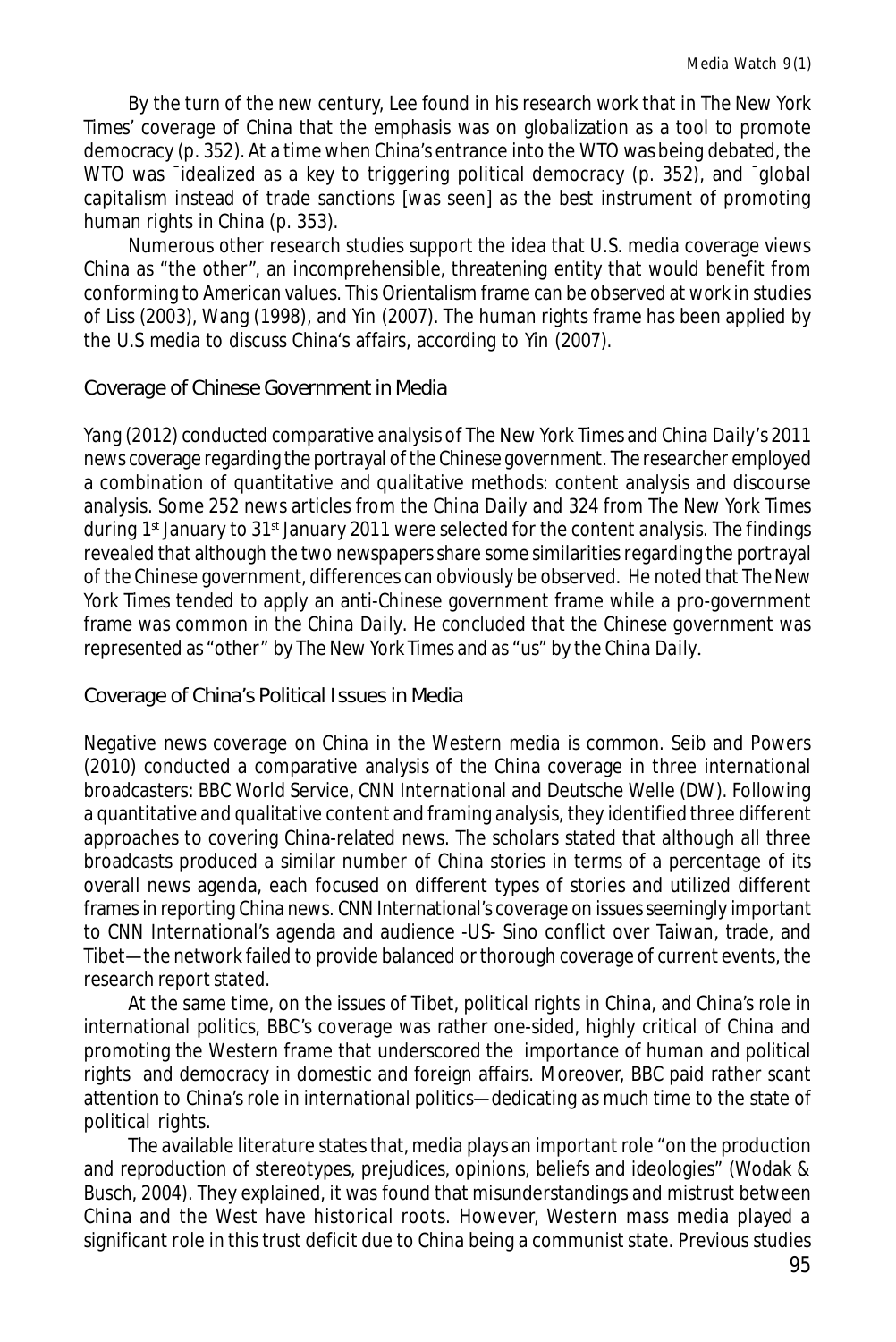showed that the dominant mass media tend to marginalize the 'other' and misrepresent the events regarding China.

Literature accounts revealed less bright but darker side of China-related news stories making headlines in international news media, owned and operated by the Western world. As we have seen anti-China news stories appearing in traditional media such as television and print. For example, Willnat and Luo (2011) looked at global television news stories about China while Liss (2003) examined representations of China in the print media. Some researchers have examined how China is portrayed in the media of one particular country. For example, Peng (2004) looked at coverage of China in the U.S. media, specifically *The New York Times* and *Los Angeles Times*.

Some scholars have considered how the media covered a specific incident or issue involving China. For example, Huang (2005) examined international media coverage of China during the SARS crisis in 2003 while Yang (2003) analyzed how the American media has portrayed the question of whether China represents a threat to the US. Zhang (2010) explored how media perceptions of China may affect broader international politics.

Adopting different approaches such as Orientalism, framing analysis, ideological square and critical discourse analysis, previous research studies proved that the Western news media tried to portray a negative image of China. Hence it is significant to conduct a new research to find out how the Eastern and western media outlets are framing China's domestic politics in their online news edition targeting global audience.

## **Methodology**

This research study conducted a comparative content analysis of Aljazeera English and BBC News', news coverage of China between January 2013 and December 2014. News reports on China from online news editions of two news channels (www.aljazeera.com, www.bbc.co.uk/news) were selected for analysis:

## Population and Time Period

The universe for this study constituted of the news stories published in online editions of AJE and BBC from January 2013 to December 2014. News reports on China's politics were the unit of analysis. News programs, features, opinions were not included in samples. In the first phase; data was collected from websites of AJE to identify the frequency of the news coverage on China's politics. This period has been chosen because China's new leadership assumed power. New changes in national politics were witnessed by the world. Then the key words "China" was input in the search boxes of AJE and BBC. The database yielded 28 and 25 news stories of the AJE and the BBC, respectively. All news stories mentioning China's domestic politics during the two years were included as the sample. Thus, total number of 53 news stories were selected from both the channels for analysis. The analysis proceeded in two phases:

In Phase I, a team of three coders coded news stories related to China's domestic political matters. A detailed listing of content categories identified is included in *Appendix A*. Each of the 53 stories mentioning China's domestic politics were then re-examined and divided into sub-topics of China-related news: Chinese parliament session, political system, geopolitics, economy, political rights, Xinjiang, Taiwan and Tibet, and other. After the identification of major themes, slant and frames were identified by observing the use of metaphors labels applied by AJE and BBC to describe China's domestic politics. Each paragraph in the news story was analysed textually.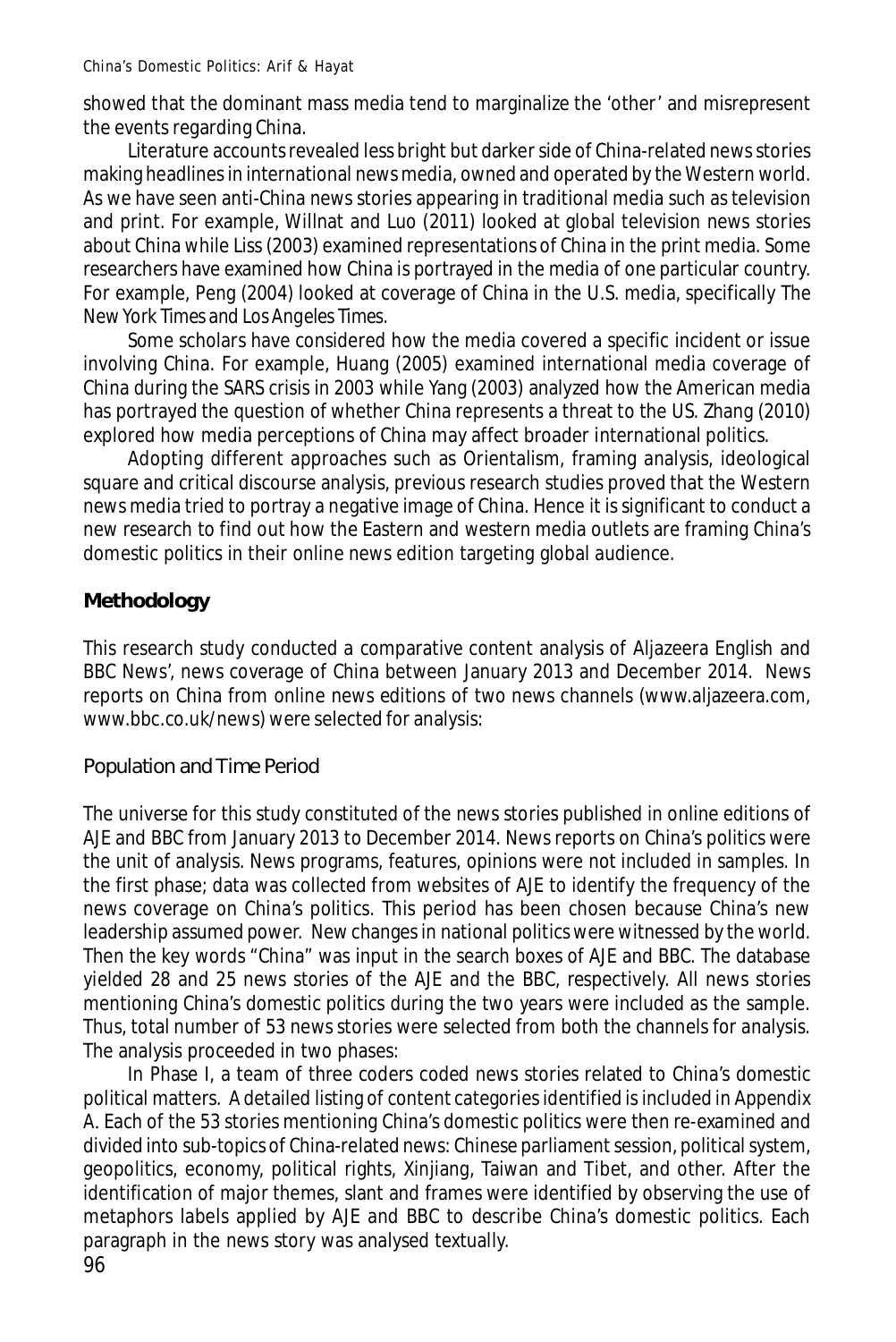In Phase II, a framing analysis was completed to identify whether coverage was favorable, unfavorable, or neutral and their ways of representation. News stories were examined to identify if the story included any criticism on China or Chinese political system, policies and politicians.

Finally, all China stories were then qualitatively analyzed. Each news story was reviewed and themes were further examined textually. Comparative qualitative content analysis provides an important layer of analysis in that it helps to comprehend what stories, stakeholders and frames are included and excluded by each news channel and to what effect. The qualitative analysis is also helpful in contextualizing and explaining the findings from the quantitative analysis (Phase 1), as well as identifying particularly troubling.

Slant and Frame: Framing and slanting is an important factor in agenda setting effects. It means how a news story was framed. The frames of the news stories were evaluated in terms of reforms, political rights, oppression and assertiveness, corruption, etc. These were measured on the basis of the contextual unit because the whole news story was a contextual unit.

## Key Terms

*China's domestic politics*: The content on China's domestics politics includes stories on the political scene in China, such parliamentary session, congress session, politicians' statements, parliament's debates, political rallies, ministers' portfolios, the law and order situation, government institutions, administrative issues, political interviews, political corruptions, misuse of government power, political mismanagement, etc.

*Favorable*: A story on China's internal politics will be coded as favorable slant if it is about: (i) Statement praising the present Chinese government policies, its progress, developments, democracy, good governance, etc.; and (ii) Election, social new amenity laws, attendance of government's official in seminars, forums and their speeches and writings.

*Unfavorable*: A story on China's domestic politics will be coded as unfavorable slant if it is about: (i) Statements criticizing policies of the present Chinese government; (ii) Stories showing peoples of Pakistan dissatisfaction with government; and (iii) Stories that portray the government as weak, corrupt, manipulative, mismanagement of funds and relief efforts.

*Neutral*: A news report which places no clear emphasis on either the favorable or unfavorable aspects of the topic will be coded as neutral. If a story may carry 8paragraphs in which 4 carry favorable tones while the other 4 carry unfavorable tone, such story will most likely be coded as neutral. However, in this case the story should be coded as favorable or unfavorable if the headline contains such slant.

## Frame Definition

*Communist state frame*: If news items covering the events and actions of Chinese are associated with the failures, weaknesses or dictatorship, odds of communism.

*Political reforms frames*: News items carrying sympathetic, supportive tone, stance, comments on China or Chinese government.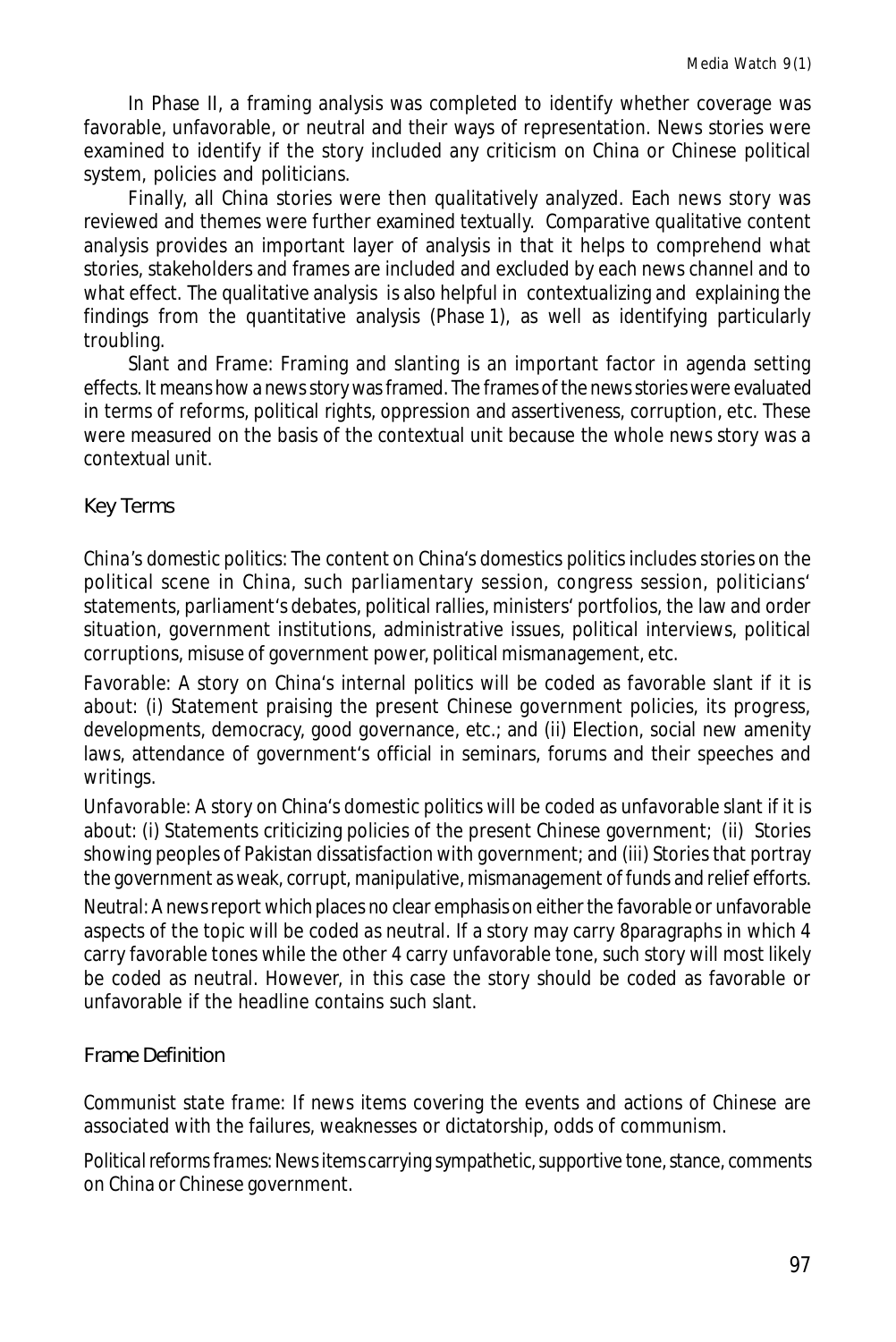## **Findings**

This section presents results of news coverage of Aljazeera English and BBC news, evaluation and interpretation the outcomes of study over the reporting on China's domestic politics. The findings of the study include major themes and dominant themes attained by content analysis method. It includes major topic theme analysis, frequency analysis, and percentage analysis. This section answers the questions concerning the major topic themes, underlying tone and frames presented by AJE and BBC to global audience during the study period. The section includes comparative analysis of the news channels over coverage of China, similarities and differences in reporting, and the application of different media frames.

Comparison of News Coverage on China's Domestic Politics

Table 1 shows, only 53 (4.57 per cent) news reports covered the China's domestic political events and issues that included annual sessions of National People's Congress, China's Parliament, changing leadership of Communist Party of China (CPC), assumption of power by new leadership and communism, corruption issues, political rivalries in CPC, Chinese dream of new President Xi Jinping calling for renaissance of the Chinese nation in the  $21<sup>st</sup>$ century.

|                  | ◡         |            |  |
|------------------|-----------|------------|--|
| Online plat form | Frequency | Percentage |  |
| ΑJΕ              |           | റാ         |  |
| <b>BBC</b>       | ີ         |            |  |
| otal             | ບບ        | 10C        |  |

Table 1. Comparison of news coverage of China's domestic politics by AJE and BBC

During the study period from January 2013 to December 2014, AJE published 28 (52.83 per cent) news reports on China's national political matters. While BBC published 25 (47.16 per cent) news reports related to China's domestic political affairs. The light difference in frequency of news reports shows a little variance in news agenda of AJE and BBC as seen in Table 2. Similarly, there was not much difference noticed in patterns of the news coverage on political issues of China in the two news channels. Besides the minor difference in news frequency, news topics were diverse and treatment was mixed in both news outlets. The major emerging themes of both channels had similarities and differences.

AJE's major news themes included Chinese government affairs, one-child policy problem, narrowing income gap between the rich and the poor, tackling corruption issues, Taiwan conflict and politics, new leadership's assumption of power, rural Chinese discrimination, political reforms, APEC Summit 2013, overhauling of judicial system, Dalai Lama row and Communist party's political rivalries like trial of Bo Xilai, one of the top communist leaders. Majority of AJE's news on national politics discussed the transfer of power in China, arrival of new leadership in China led by new president Xi Jinping and new premier Li Keqiang.

While BBC's major news themes focused on China's parliament session and parliamentary meetings, Wen Jiabao's legacy, Xi Jinping's appointment as new leader of China, modernising the political system, key economic reforms, economic future of China, trials of leaders of China's Communist party, Chinese dream and struggle for renaissance, Xi's achievements in one year, flaws in current political model of China, changes in immigration laws, need for strengthening the 'rule of law' and people's welfare. Arrival of new leadership in China, changing political system and parliamentary debates of key economic reforms were dominant issues which made headlines in the online edition of BBC news.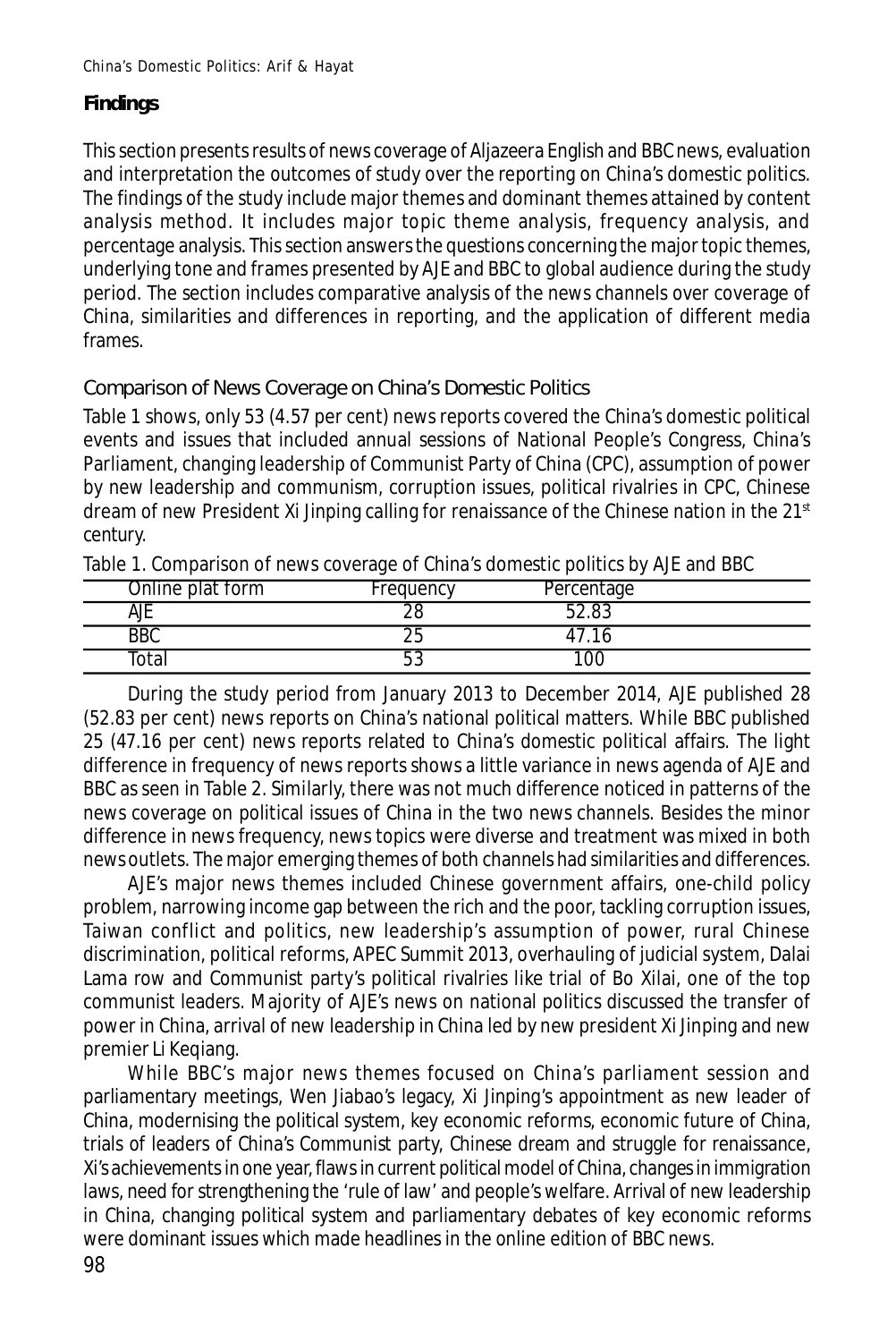Chinese president Xi Jinping and his call for renaissance was the most discussed issue in the BBC's news coverage of domestic political affairs of China during the study period. The word 'Xi' was the most frequently used word in news headlines. Almost all news headlines related to domestic politics carried the word China or Chinese.

Famous trials of China's Communist Party (BBC, 2013) Communist Party's Su Rong sacked (BBC, 2014) China media expect party to strengthen 'rule of law' (BBC, 2014) Comparison of Tone in News Coverage on China's Domestic Politics

Both channels used the word 'communist' to refer to China's political party and political system. AJE in its coverage highlighted negative aspects of China's one-child policy, policy of security forces in Xinjiang/Tibet, corruption while BBC's negative tone was focused on overall reforms in political system, political rivalries, judicial, and economic affairs. In AJE's news coverage, political issues like death penalty, China's onechild policy, and riots in Xinjiang China, 'uprooting of Tibetans', discrimination of rural Chinese, and trial of Bo Xilai received negative coverage.

China may scrap death penalty for nine crimes (AJE, 2014) Rural Chinese complain of discrimination (AJE, 2013) China to ease decades-old one-child policy (AJE, 2013) Dozens killed in riots in western China (AJE, 2013)

Table 2. Comparison of news and tone of coverage on China's domestic politics by AJE and BBC

| Comparison of news coverage on China's |           | Comparison of tone of news on China's |          |           |            |
|----------------------------------------|-----------|---------------------------------------|----------|-----------|------------|
| domestic politics by AJE and BBC       |           | domestic politics by AJE and BBC      |          |           |            |
| Frequency                              | Aliazeera | BBC.                                  | Tone     | Aliazeera | <b>BBC</b> |
| <b>News</b>                            | 28        | 25                                    | Positive | 15        |            |
|                                        |           |                                       | Negative | 10        | 10         |
|                                        |           |                                       | Neutral  |           |            |

In the news coverage of China's political affairs by AJE English, out of 28 news reports on China, 15 news items received positive tone, 10 reports got negative tone and 3 were neutral in their presentation. Similarly out of 25 news items reported BBC, 10 news reports had negative tone, while 7 items carried positive tone and 8 stories had showed neutrality. AJE was more positive than BBC as regards tone on news related to domestic political matters of China. Data shows BBC and AJE were equally critical on China's political issues especially on affairs of clashes in Communist Party of China. AJE's negative coverage was directed at issues of corruption, matters of Taiwan, Tibetan politics, Dalai Lama and human rights violations in China.

Though BBC news reports had less positive tone than AJE, but it gave positive coverage to Chinese dream, opening of China's parliament session and arrival of new leadership, Xi Jinping's appoint as president, efforts for reforms and policies of modernization of socialist state. While issued related to Communist Party of China like trials of communist leaders and party's internal conflicts, failure and flaws of communist political system, weaknesses of 'rule of law' party corruption, received negative coverage by BBC.

Comparison of Framing of China's Domestic Politics

In March 2013, AJE's news headlines on change of political power in China, not only welcomed the new leadership but also discussed Chinese president Xi Jinping's 'Chinese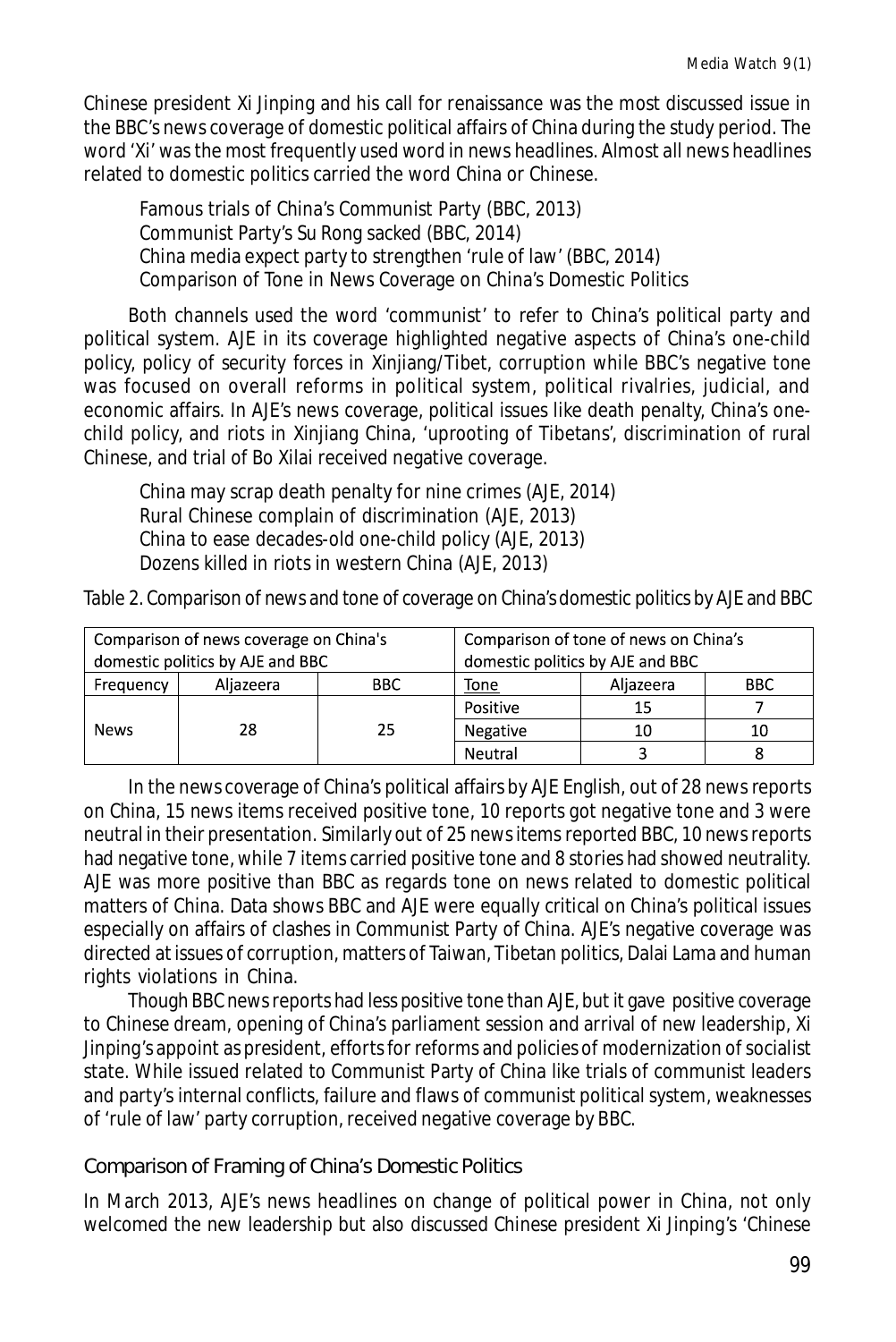Dream' in a positive tone that aimed at revival of Chinese nation. The news channel discussed the key features of philosophy of President Xi, and foreign policy initiatives of the new government under Xi.

Xi Jinping and his 'China Dream' (AJE, 2013) New China leader to usher in 'renaissance' (AJE, 2013)

Few of news headlines are presented as a snapshot review of topics on China's politics. Majority of the headlines has positive tone except issues of corruption, Taiwan crisis and western China's challenges. Xi and Li's assumption of power was believed to usher in 'renaissance' or revival of China. The headline titles give quick understanding about China's internal politics, especially the change of power which takes place once in every tenth year.

AJE in its news coverage on China's domestic political affairs informed to global audience about changing power in China. China was presented as possible partner of world as the new leadership can offer opportunities of mutual development for world community. The message sent to readers was that new government in China wants to engage with the world. Besides internal political issues, AJE also covered an international foreign policy event like APEC Summit 2013. AJE News coverage dubbed the political activity as a platform for Chinese government to showcase Xi Jinping's potential as new president and leader of communist China. The summit was discussed as an effort to attract the world community. The news was treated positively, and sent positive message to audience about China's engagement in the world affairs.

APEC 2013: The Xi show (AJE, 2013)

AJE also reported China's one-child policy but was treated negatively. Reports gave message to global audience that more population means more labour camps for industrial units of China,

China's one-child policy still breeds dissent (AJE, 2013)

AJE's news coverage also focused on income gap and discrimination issues in rural China. These news headlines show the AJE's editorial policy to cover diverse issues of China giving space to issues of urban China and rural China. These news headlines show this diversity.

China pledges to narrow income gap (AJE, 2013) Rural Chinese complain of discrimination (AJE, 2013) China seeks overhaul of judicial system (AJE, 2014)

Looking at AJE's news coverage of thorny issues of China like Tibet unrest and Dalai Lama, Tibetan self-exiled leader, Tibet issue was seen through the lens of human rights violations.

China urged to stop 'uprooting Tibetans (AJE, 2013) China summons US official in Dalai Lama row (AJE, 2014)

Most of the news reports by BBC, almost 40 per cent, carried negative tone on China's Communist Party (CPC). In its commentary on NPC meeting in Beijing, BBC wrote "meeting is a crackdown on China's political reformers and the imprisonment of some of the country's most prominent leaders". BBC News also discussed 'Chinese Dream' of Xi Jinping, with experts' statements from mainland China, Taiwan, Hong Kong but the major focus of news reports remained fixed on political reforms and human rights issues.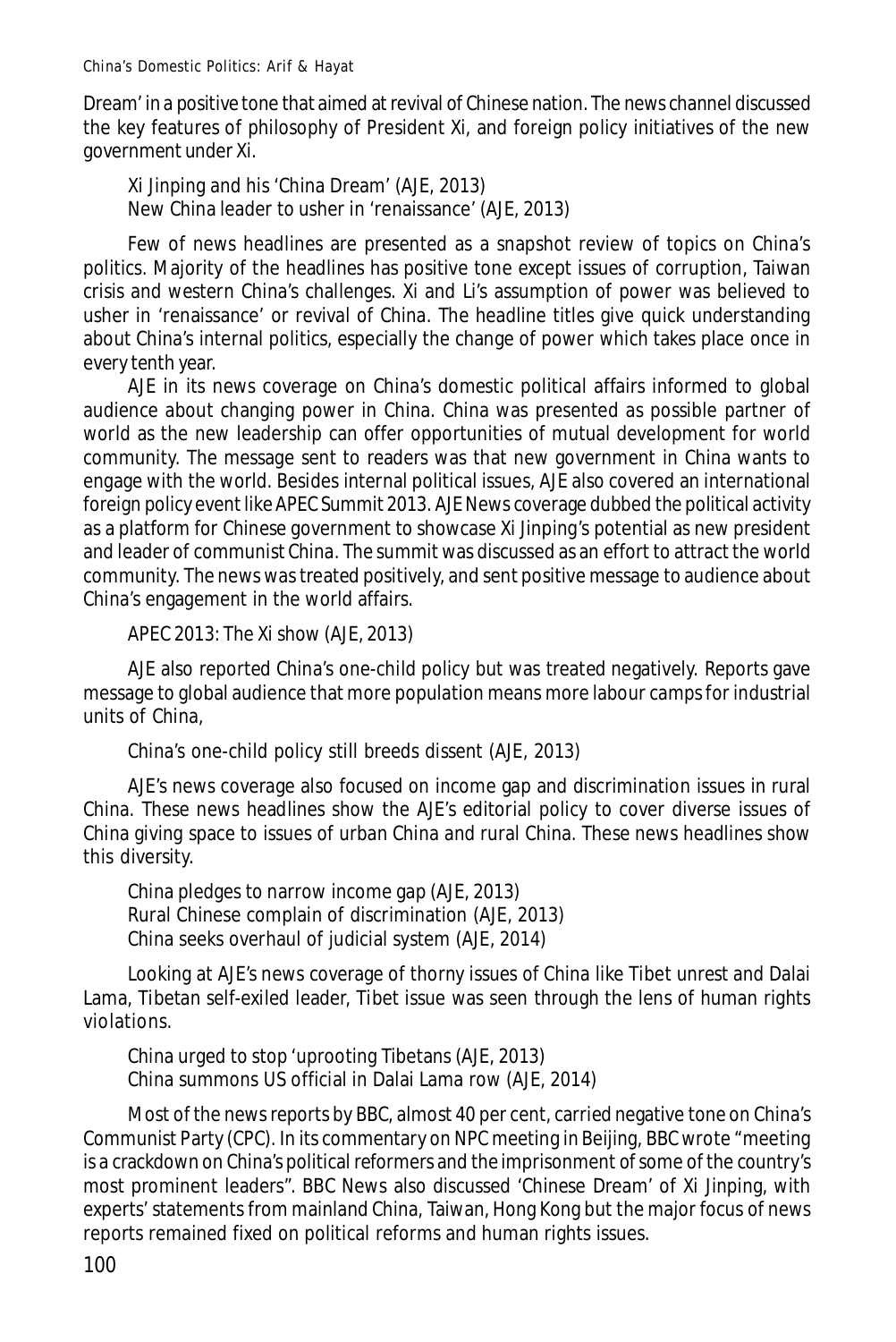While reporting on the legacy of President Xi in 2014, BBC wrote "China also has a new vision in the form of Mr Xi's "China Dream", the idea that Chinese citizens can attain national glory if they work as a collective. A campaign to eliminate government waste and bureaucracy makes daily headlines"

On president Xi's foreign policy, BBC wrote "Mr Xi's assertive foreign policy has spread mistrust among China's neighbours, particularly states involved in territorial disputes in the South and East China seas". BBC concluded by saying "In just over a year, he (Xi Jinping) has reshaped China's political structure, bringing it back to its early Communist roots. Once again, one man sits at the top". BBC also critically highlighted China Communist Party's internal clashes and rivalries.

China Communist Party investigators tried over drowning (BBC, 2013)

In the news coverage on Bo Xilai's court trial, a connection was established between trial of Gang of Four in 1980 and Bo Xilai. BBC's news coverage also critically highlighted: battles of elite infighting and power battles inside the CPC.

Famous trials of China's Communist Party (BBC, 2013)

## **Discussion**

Though frequency of news reports on China's political matters was limited in both news channels but most of the news stories were treated positively by AJE. China's political matters were framed positively in the overall coverage of AJE except issues of corruption and internal political rivalries like trial of Bo Xilai, a senior leader of the Communist Party of China.

AJE applied 'China Changing or Reformer' frame to show China's domestic political matters to global audience in its online news platform but BBC used traditional 'Communist Regime' frame with authoritarian rule in place to present China's political events to the global audience.

AJE informed to global audience about changing political system in China after the assumption of power by new leadership under president Xi Jinping. China was presented as possible partner of the world as the new leadership announced to introduce political reforms and offered opportunities of cooperation and collaboration for mutual development for the world community. The message sent to the readers was that new government in China wants to engage with the world for peace, stability and prosperity.

The message presented by BBC News was that China was under the rule of authoritarian party, the Community Party of China (CPC), and party has corruption, weak political system and numerous internal rivalries and clashes weakening the communist state.

The results of the study pointed out that both media outlets criticised Chinese government policies on Xinjiang/Tibet crisis but this criticism was marginal and issue specific in nature, and depended upon the interests of the media organizations.

Noshina (2000) in her research work stated media organization's ideological stance, government manipulation, corporate and ownership influence, and media personnel stereotypes and prejudices also play a vital role in shaping foreign countries image in Western media. This trend of presentation of China as an authoritarian regime in Western media has been observed in previous studies (Chang, Lau, & Hao, 2000; Huang & McAdams, 2000; Seib & Powers, 2010; Wu, 1998).

For Instance, Ye (2012), in his study on the portrayal of the Chinese government in *China Daily* and *The New York Times* in 2011 found that *The New York Times* tended to apply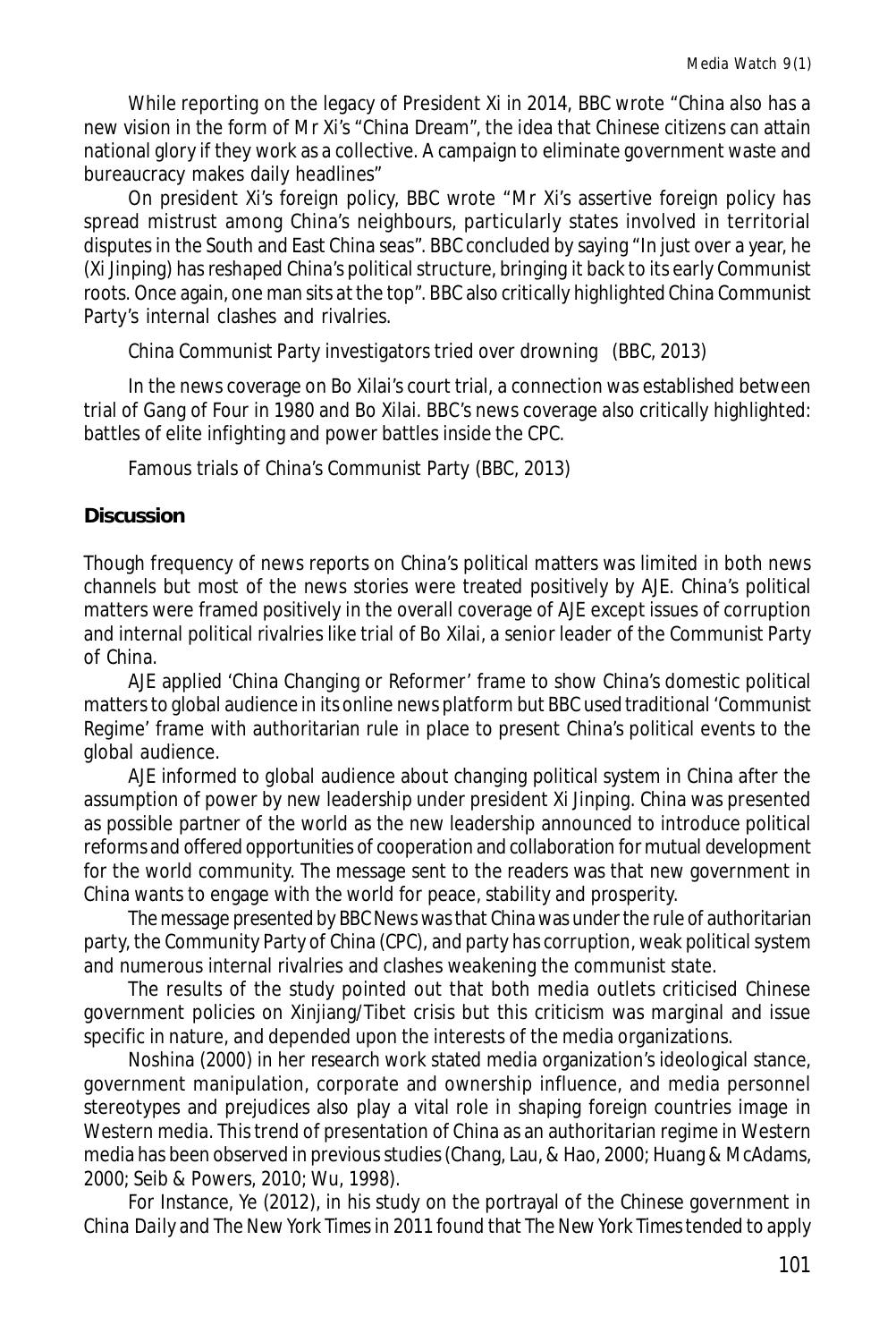an anti-Chinese government frame while a pro-government frame was observed in the *China Daily*. The study also found that *The New York Times* applied "human right abuser," "dishonesty" frame to present Chinese government. The reason for anti-Chinese government fame is due to framing techniques, which have been consciously or unconsciously influenced by historical stereotypes and the conventional fear of communism expressed in Western media in the past. This trends of news coverage on China can be further elaborated by the statement of a media professional with extensive reporting experience on China who says "Events occur or happen in China, and media shapes these events according to their interests and policies," (David, 2012).

The negative coverage of China might be due the fact that journalists 'have to fit new situations into old definitions. It is in their power to place people and events into the existing categories of hero, villain, good and bad, and thus to invest their stories with the authority of mythological truth' (Bird & Dardenne, 1988: 82). Since they have to meet deadlines, they make these judgments quickly by 'inevitably resorting to existing frameworks'.

In this regard Poornananda (1998) analyzed that US media generally portray third world countries in negative stories based on crimes, disasters, conflicts, and failure of governments while areas including science, arts and culture were significantly marginalized.

The negative accounts about China in this study may be understood within the context of the larger picture of China. China is ruled by Communist regime but the country has made tremendous progress in the last four decades. In this context, Griffin (2004) states that media reinforce those versions of events that have already been established in public discourse, therefore, media uses old frame: Communist regime frame to present China's domestic political affairs. It seems China has seen much transformation but the media frames to portray China have not changed.

It can be stated that that while reporting on China's domestic politics, BBC's approach was consciously selecting China's issues and events related to confrontation, conflict, corruption, problems and disasters, treating them critically and presenting those issues with a specific angle to global audience. But AJE's reporting approach on China was little different. AJE also consciously selected conflicting issues but did not ignore events and activities in China creating with cooperation, development, engagement, mutual benefits for the nations around the world.

This research study found that both AJE and BBC structured their news content as an interpretation of reality and presented two different versions of reality on China's domestic politics for global audiences in the internet age.

The negative portrayal, however, results from historical stereotypes of China and conventional fear of communism in the West and positive presentation results from the need of world to know more about China, and build cooperative links through trade and commerce as Chinese economic development offers abundance of opportunities of collaboration.

## **Conclusion**

102 This review of news coverage of China's domestic politics by AJE and BBC reveals important differences in news themes, tone, and framing as regards two broadcasters' daily news agenda on China. News themes on political affairs had similarities as well differences too. BBC's China coverage was not broad and in-depth, exemplified both by the diversity of issues discussed in relation to China's domestic politics, than either AJE. BBC reported on 'Chinese Dream', Xi Jinping's calls for renaissance, modernising the political system,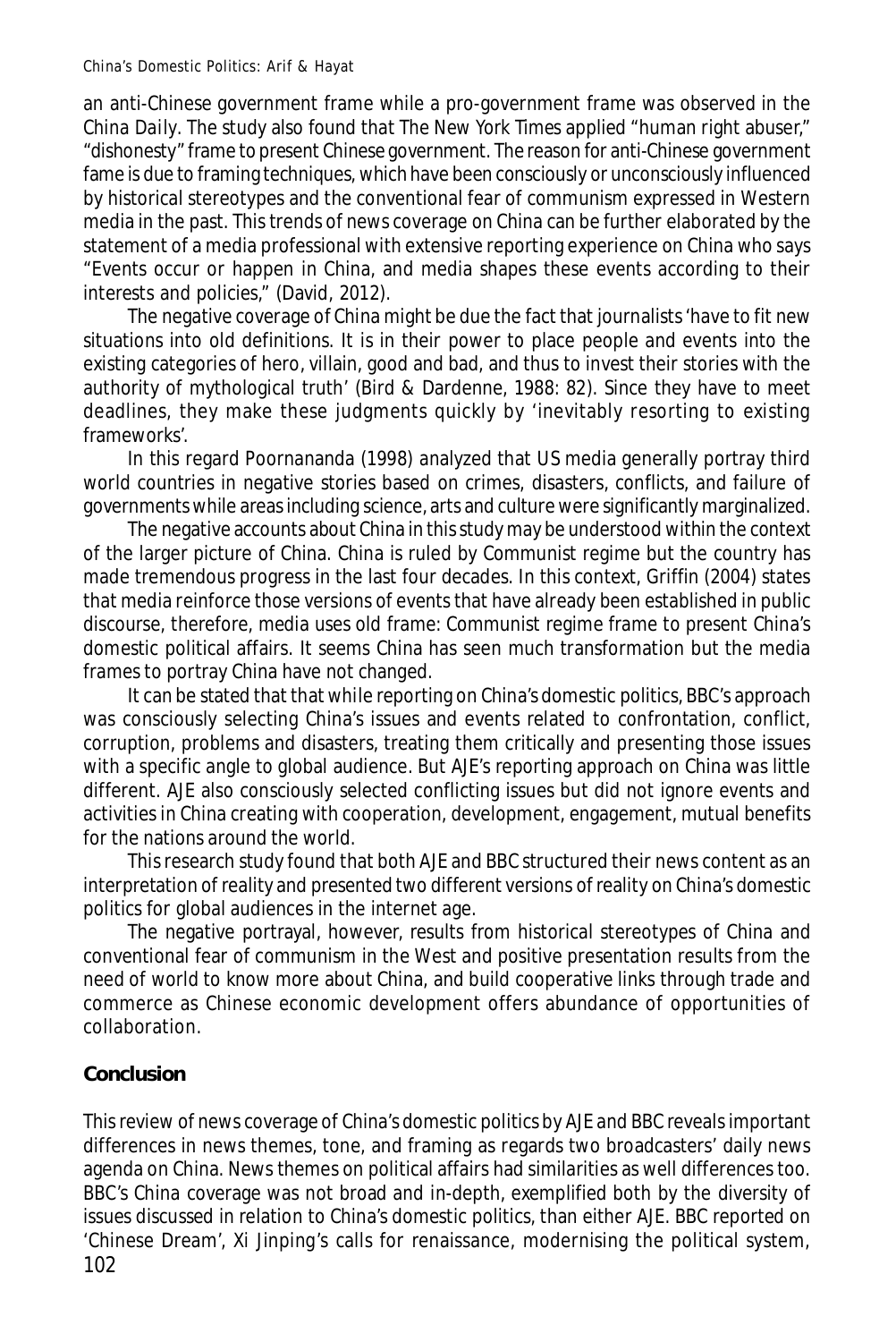Wen Jiabao's legacy, key reforms in the political structure, establishing 'rule of law' in party and society and Chinese parliamentary sessions in 2013 and 2014. Though majority of news reported by BBC carried positive on issues of reforms, development, well-being for people but negative news were focused on political rivalries and clashes of China's Communist Party such as expulsion of former Nanjing mayor.

'Chinese Dream', a President Xi Jinping's political philosophy which called for renaissance and rejuvenation of Chinese nation, received positive tone BBC. BBC's news agenda focused instead mostly on key political events happening during the period under review. BBC's coverage was rather one-sided, highly critical of China Communist Party, looking China's political matters from the Western frame that underscored the importance of political reforms and democracy. Overall, BBC was the most likely to challenge information provided by stakeholders in anews story, in its China coverage, those challenges were more likely to target the Chinese government politicians and policy-makers.

AJE's coverage of China's domestic politics was more than BBC in terms of frequency of news. Though frequency of news with negative tone was equal (10) in both channels but AJE's reports carried more positive news on China's political matters. Issues such as one child policy, corruption, and weaknesses of party, discrimination issues carried negative while political matters related to power transfer from WenJiabao to Xi jinping and new leadership's goals for development received positive tone by AJE.

AJE reported China's positive contributions to political development at home with emphasis on domestic reforms, but it also provided a critical assessment of China's political policies, showing both sides of Chinese political affairs to the audiences.

BBC focused on the weakness of China Communist Party but AJE focused on the problems of ordinary citizens such as discrimination issues, one child policy, income gap issue, Impact of China's policy in Tibet such as resettlement of Tibetans.

Findings show differing news agenda of two broadcasters as regards reporting on China's domestic politics. BBC looked at Chinese politics from the Western point of view and values such multi-party system, democracy, freedom of expression. But AJE focused on from development perspective such as positive changes taking place in China's political structure, system and policies.

This review of news content related to China's domestic politics provides important insights into how each broadcaster reports on China, it is just a small window into how coverage of China trends across different media system, where AJE represents eastern world's developing countries and BBC represents Western world's developed countries.

This trend of news coverage leads to the argument that journalists, consciously or unconsciously, select issues and events, and present them to audience to support the interests of particular holders or seekers of political power (Entman). Besides this argument, western media looks and treats China issues from the Oriental Frame or 'Us Vs Other'.

## **References**

AJE-Aljazeera English (AJE) www.alajazeera.com

British Broadcasting Corporation (BBC)

http://www.bbc.com/news/world/asia/china

El-Nawawy, M., & Iskandar, A. (2002, March). Al-Jazeera: How the Free Arab NewsNetwork Scooped the World and Changed the Middle East. USA: *WestviewPress.*

Entman, R. 1993. Framing: Towards Clarification of a Fractured Paradigm. *Journal of Communication*. 43 (4):51-58.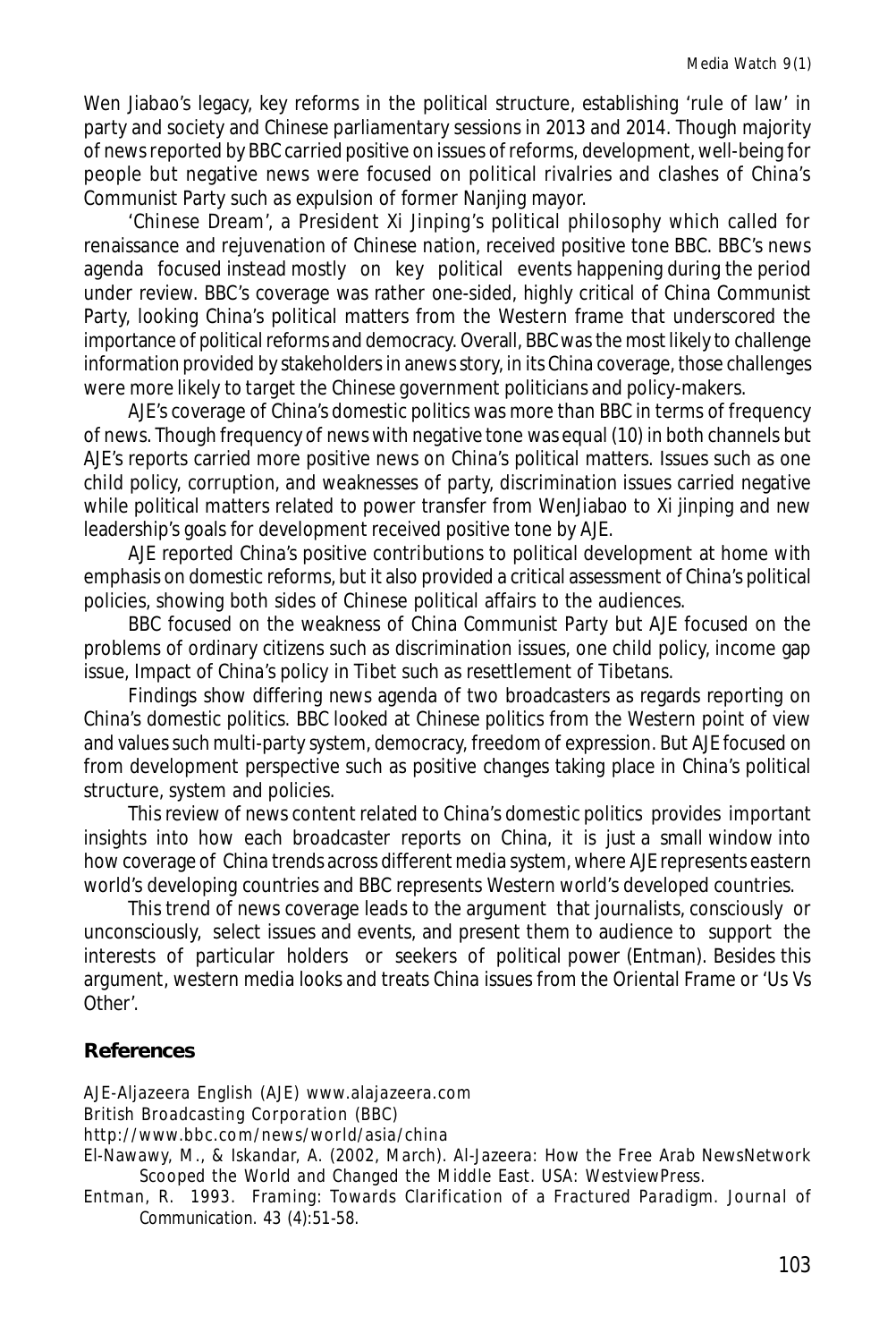- Gitlin, T. (1980). The whole world is watching: Mass media in the making and unmaking the new left. Berkeley: *University of California Press*.
- Goffman, E. (1974). Frame analysis: An essay on the organization of experience. Cambridge: *Harvard University press*.
- Huang, Y., and Leung, C.C.M. (2005). Western-led press coverage of mainland China and Vietnam during the SARS crisis: Reassessing the concept of 'media representation of the other', *Asian Journal of Communication, Volume 15, Issue 3,* 302- 318
- Herman, Edward S. and Noam Chomsky. (1988). Manufacturing Consent: The PoliticalEconomy of the Mass Media. New York Pantheon
- Hoi Cheong Chan, (2013) Portrayal of China's Rise in British Newspapers: A 'Clash of the West with the Rest'? dissertation.
- Lee, C. C., Pan, Z., Chan, J. M., & So, C. Y. K. (2001). Through the eyes of U.S. media: Banging the democracy drum in Hong Kong. *Journal of Communication, 51*, 345-365.
- Luther, C., & Miller, M. (2005) Framing of the 2003 Iraq war dimensions: Analysis of news partisan texts, *Journalism and Mass Communication Quarterly,* vol. 82, no. 1, March 2005, 68-97.
- Saleem, Noshina. (2007). U.S. media framing of foreign countries image: An analytical perspective. Canadian Journal of Media Studies, 2(1), 130–162. Retrieved from http:/ /cjms.fims.uwo.ca/issues/0201/saleem.pdf
- Seib, P., (2004). The news media and the clash of civilisations. Retrieved 6 August 2013, from http://strategicstudiesinstitute.army.mil/pubs/parameters/articles/ 04winter/seib.pdf.
- Said, E. W., (1997).Covering Islam: How the media and the experts determine? How we see the rest of the world. New York: Vintage Books.
- Zheng, B. (2005). China's "peaceful rise" to great-power status. Foreign Affairs, 84(5), 18- 24.
- Wanta, W. (1997). The Public and the National Agenda: How People Learn About Important Issues. Mahwah, NJ: Erlbaum.
- Willnat, Lars and Emily T. Metzgar (2012).'American perceptions of China and the Chinese'. In: 65th Annual Meeting of the World Association for Public Opinion Research. Hong Kong, People's Republic of China, June 2012.

#### Appendix

Timeline of China's political news events reported by AJE and BBC (January 2013 - December 2014)

| AJE.                                                                                                                      | BBC.                                                                                                                        |  |  |
|---------------------------------------------------------------------------------------------------------------------------|-----------------------------------------------------------------------------------------------------------------------------|--|--|
| January 11, 2013: China's one-child policy<br>still breeds dissent<br>February 7, 2013: China pledges to narrow           | January 2, 2013: Is there a 'Chinese Dream'?<br>February 22, 2013: New China leaders<br>focussing on 'putting people first' |  |  |
| income gap<br>February 20, 2013: China leader vows to<br>tackle corruption<br>February 26, 2013: China's Xi vows peaceful | March 5, 2013: Wen Jiabao 'well-being' vow<br>as China parliament opens                                                     |  |  |
| path on Taiwan<br>March 4, 2013: China prepares to usher in<br>new leadership<br>March 5, 2013: Xi Jinping and his 'China | March 5, 2013: Wen Jiabao opens China<br>parliament<br>March 6, 2013 : China media: Wen's mixed<br>legacy                   |  |  |
| Dream'<br>March 5, 2013: China outlines plans ahead<br>of power transfer<br>March 14, 2013: Xi Jinping named president    | March 13, 2013: China media: Political<br>models<br>March 14, 2013: Xi Jinping named president<br>of China                  |  |  |
| of China<br>March 15, 2013: Li Kegiang named as China's<br>prime minister                                                 | March 17, 2013 : Chinese President Xi Jinping<br>calls for renaissance                                                      |  |  |